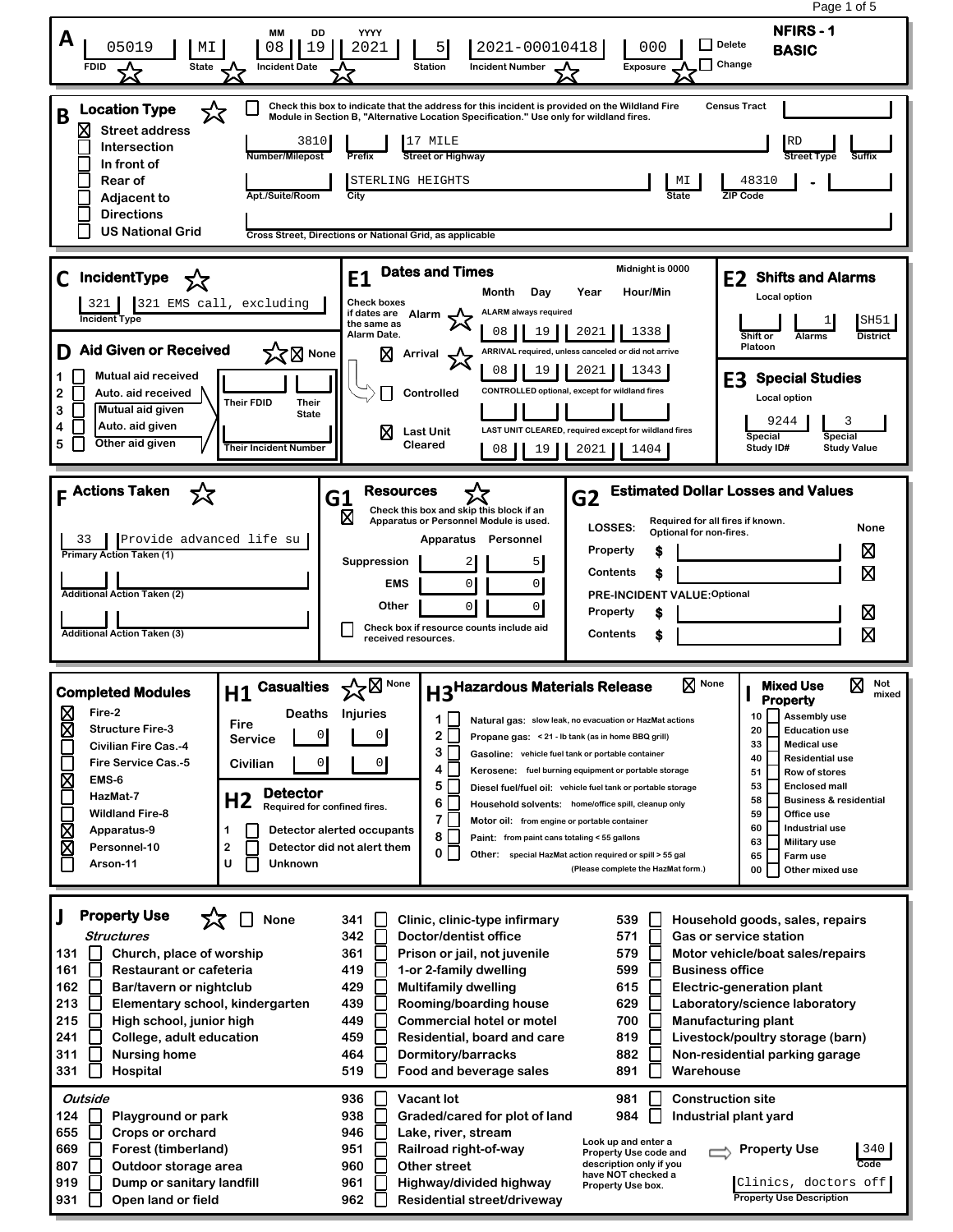| Page 2 of 5<br><b>NFIRS-1</b><br>МM<br>DD<br>YYYY<br>A<br>Delete<br>19<br>5 <sub>l</sub><br>2021-00010418<br>05019<br>MΙ<br>08<br>2021<br>000<br><b>BASIC</b><br>$\Box$ Change<br><b>FDID</b><br><b>Incident Date</b><br><b>Station</b><br><b>Incident Number</b><br>Exposure<br>State                                                                                                                                                                                                                                                                                                                             |
|--------------------------------------------------------------------------------------------------------------------------------------------------------------------------------------------------------------------------------------------------------------------------------------------------------------------------------------------------------------------------------------------------------------------------------------------------------------------------------------------------------------------------------------------------------------------------------------------------------------------|
| <b>Person/Entity Involved</b><br>K1<br><b>Local Option</b><br><b>Business Name (if applicable)</b><br>Area Code<br><b>Phone Number</b><br>HIPAA PROTECTED<br>Check this box if same<br>$\mathsf{L}$<br>Mr., Ms., Mrs.<br><b>First Name</b><br>MI<br><b>Last Name</b><br><b>Suffix</b><br>address as incident<br>Location (Section B).<br>then skip the three<br>duplicate address<br><b>Street or Highway</b><br><b>Street Type</b><br><b>Number</b><br>Prefix<br><b>Suffix</b><br>lines.<br>Apt./Suite/Room<br>Post Office Box<br>City<br><b>State</b><br><b>ZIP Code</b>                                         |
| Same as person<br>Owner<br><b>K2</b><br>involved? Then check<br><b>Local Option</b><br>this box and skip<br>the rest of this block.<br><b>Business Name (if applicable)</b><br>Area Code<br><b>Phone Number</b><br>Check this box if same<br>$\mathsf{L}$<br>Mr., Ms., Mrs.<br><b>First Name</b><br>MI<br><b>Last Name</b><br>Suffix<br>address as incident<br>Location (Section B).<br>then skip the three<br>duplicate address<br>Prefix<br><b>Street or Highway</b><br><b>Street Type</b><br>Suffix<br><b>Number</b><br>lines.<br>Apt./Suite/Room<br>Post Office Box<br>City<br><b>ZIP Code</b><br><b>State</b> |
| M Authorization<br>2685<br>LT/Medic<br>Fire Lieutena<br>Check box if<br>Philip loco Position or rank<br>Officer in charge ID<br>oignature<br>Assignment<br>MONUL<br>same as<br>Officer in<br>charge.<br>$\Rightarrow \boxtimes$<br>2685<br>Fire Lieutena<br>LT/Medic<br>Philip loco<br>Assignment<br>Member making report ID<br>Signature<br>Position or rank<br>Month<br>Day<br>Year                                                                                                                                                                                                                              |
| NFIRS-1<br>DD<br><b>YYYY</b><br>MM<br>A<br>$\Box$ Delete<br>05019<br>2021-00010418<br>000<br>MI<br>08<br>19<br>2021<br>5<br><b>BASIC</b><br>$\Box$ Change<br><b>Station</b><br><b>Incident Number</b><br>Exposure<br><b>FDID</b><br>State<br><b>Incident Date</b>                                                                                                                                                                                                                                                                                                                                                  |
| <b>Remarks</b><br><b>Local Option</b><br>responded non-emergency to 3810 17 MILE RD, Sterling Heights<br>SHSQ5, SHE5<br>for a report of a medical emergency, patient treated and transported to<br>the hospital.<br>PIOC2685                                                                                                                                                                                                                                                                                                                                                                                       |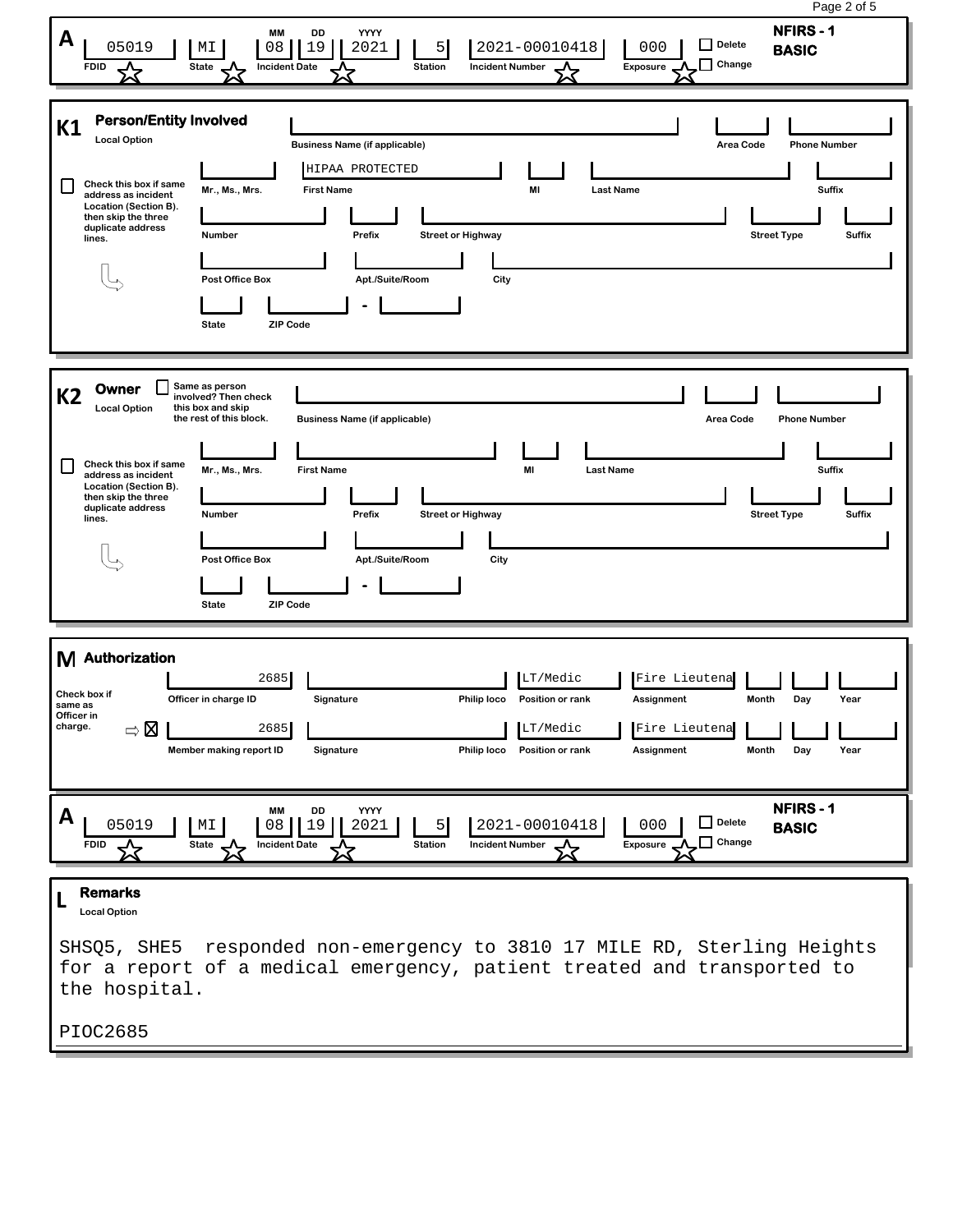|                                                                                                                                                                                                                                                                                                                                                                                                                                                                                        |                                                                                                                                                                                                                                                                                                                                                                                                                                                                                 |                                                                                                                                                                                                                                                                                                                                                                         | Page 3 of 5                                                                                                                                                                                                                                                                                                                 |  |  |  |  |
|----------------------------------------------------------------------------------------------------------------------------------------------------------------------------------------------------------------------------------------------------------------------------------------------------------------------------------------------------------------------------------------------------------------------------------------------------------------------------------------|---------------------------------------------------------------------------------------------------------------------------------------------------------------------------------------------------------------------------------------------------------------------------------------------------------------------------------------------------------------------------------------------------------------------------------------------------------------------------------|-------------------------------------------------------------------------------------------------------------------------------------------------------------------------------------------------------------------------------------------------------------------------------------------------------------------------------------------------------------------------|-----------------------------------------------------------------------------------------------------------------------------------------------------------------------------------------------------------------------------------------------------------------------------------------------------------------------------|--|--|--|--|
| A<br>05019<br>МI<br><b>FDID</b><br><b>State</b><br>╳                                                                                                                                                                                                                                                                                                                                                                                                                                   | <b>MM</b><br>DD<br>YYYY<br>19<br>08<br>2021<br>5 <sup>1</sup><br><b>Station</b><br><b>Incident Date</b>                                                                                                                                                                                                                                                                                                                                                                         | 2021-00010418<br>000<br><b>Incident Number</b><br>Exposure                                                                                                                                                                                                                                                                                                              | <b>NFIRS-6</b><br>Delete<br><b>EMS</b><br>$\Box$ Change                                                                                                                                                                                                                                                                     |  |  |  |  |
| <b>Number of Patients</b><br>B<br>Use a seperate form for each patient                                                                                                                                                                                                                                                                                                                                                                                                                 | <b>Patient Number</b><br><b>Date/Time</b><br>公<br>Check if same date<br>001<br>as Alarm date                                                                                                                                                                                                                                                                                                                                                                                    | <b>Time Arrived at Patient</b><br>$\Rightarrow$<br><b>Time of Patient Transfer</b>                                                                                                                                                                                                                                                                                      | <b>Month</b><br>Day<br>Year<br>Hour/Min<br>08<br>19<br>2021<br>1344<br>19<br>2021<br>1349<br>08                                                                                                                                                                                                                             |  |  |  |  |
| <b>Provider Impression/Assessment</b><br>D<br>10    <br>Abdominal pain<br>11<br>Airway obstruction<br>$12$   <br><b>Allergic reaction</b><br><b>Altered LOC</b><br>13 I I<br>14<br>Behavioral/psych<br>15    <br><b>Burns</b><br>Cardiac arrest<br>16   I<br>17 I I<br>Cardiac dysrhythmia                                                                                                                                                                                             | <u>হ'ব</u><br>Check one box only                                                                                                                                                                                                                                                                                                                                                                                                                                                | 26    <br>Hypovolemia<br>27<br><b>Inhalation injury</b><br><b>Obvious death</b><br>28    <br><b>OD/poisoning</b><br>29 I I<br>30 I I<br>Pregnancy/OB<br>31    <br><b>Respiratory arrest</b><br>32<br><b>Respiratory distress</b><br><b>Seizure</b><br>33 I I                                                                                                            | None/no patient or refused treatment<br><b>Sexual assult</b><br>34 I I<br>35<br>Sting/bite<br>36 I I<br>Stroke/CVA<br>37<br>Syncope<br>38<br>Trauma<br>Other<br>00 l                                                                                                                                                        |  |  |  |  |
| <b>Age or Date of Birth</b><br>E1<br><b>HIPAA Protected</b><br>Months (for infants)<br>Age<br><b>OR</b><br>Month<br>Day<br>Year<br><b>HIPAA Protected</b><br>E2 Gender<br>2 □<br>1∐<br>Male<br>Female                                                                                                                                                                                                                                                                                  | <b>HIPAA Protected</b><br>Race<br>F1<br>White<br>$1 \mid$<br>2 I<br><b>Black, African American</b><br>3 I<br>Am. Indian, Alaska Native<br>Asian<br>4 I I<br>Native Hawaiian, Other<br>5 I I<br><b>Pacific Islander</b><br>0 <sup>1</sup><br>Other, multiracial<br>U I<br><b>Undetermined</b><br><b>HIPAA Protected</b><br><b>Ethnicity</b><br>F <sub>2</sub><br>1 I I<br><b>Hispanic or Latino</b><br>Non Hispanic or Latino<br>$0 \mid \cdot \mid$                             | <b>Human Factors</b><br>G1<br><b>Contributing to Injury</b><br>Check all applicable boxes<br>1 I I<br>Asleep<br>2 I I<br><b>Unconscious</b><br>3 I -<br>Possibly impaired by alcohol<br>Possibly impaired by drug<br>4<br>Possibly mentally disabled<br>5.<br>6<br><b>Physically disabled</b><br>7<br><b>Physically restrained</b><br><b>Unattended person</b><br>8 I I | None<br>None<br>П<br><b>Other</b><br>G <sub>2</sub><br><b>Factors</b><br>If an illness, not an<br>injury, skip G2 and<br>go to H <sub>3</sub><br>Accidental<br>1    <br>Self-inflicted<br>$2\Box$<br>Inflicted, not self<br>$3$ $\Box$                                                                                      |  |  |  |  |
| <b>Body Site of Injury</b><br><b>Cause of</b><br><b>Injury Type</b><br>H1<br>H <sub>2</sub><br>H <sub>3</sub><br><b>Illness/Injury</b><br>List up to five body sites<br>List one injury type for each body site listed under H1<br>Cause or liiness/injury                                                                                                                                                                                                                             |                                                                                                                                                                                                                                                                                                                                                                                                                                                                                 |                                                                                                                                                                                                                                                                                                                                                                         |                                                                                                                                                                                                                                                                                                                             |  |  |  |  |
|                                                                                                                                                                                                                                                                                                                                                                                                                                                                                        |                                                                                                                                                                                                                                                                                                                                                                                                                                                                                 |                                                                                                                                                                                                                                                                                                                                                                         |                                                                                                                                                                                                                                                                                                                             |  |  |  |  |
| <b>Procedures Used</b><br>01 I I<br><b>Airway insertion</b><br>02<br><b>Anti-shock trousers</b><br>03<br><b>Assist ventilation</b><br>04 I I<br><b>Bleeding control</b><br><b>Burn care</b><br>05    <br>06    <br><b>Cardiac pacing</b><br>Cardioversion (defib) manual<br>07    <br>08<br>Chest/abdominal thrust<br>$09$   <br><b>CPR</b><br>Cricothyroidotomy<br>10   I<br><b>Defibrillation by AED</b><br>$11$   <br>12<br><b>EKG monitoring</b><br>$13\mid$<br><b>Extrication</b> | No treatment<br>Check all applicable boxes<br>14 I I<br><b>Intubation (EGTA)</b><br>15 $\Box$<br>Intubation (ET)<br>16 <b>X</b><br><b>IO/IV therapy</b><br>17 $\Box$<br><b>Medications therapy</b><br>18<br>Oxygen therapy<br>19    <br><b>OB</b> care/delivery<br><b>Prearrival instructions</b><br>20<br>21 L<br><b>Restrain patient</b><br>22 $\Box$<br>Spinal immobilization<br>23<br><b>Splinted extremities</b><br>Suction/aspirate<br>24 I I<br>00 <sub>N</sub><br>Other | None<br><b>Safety</b><br><b>Equipment</b><br>Used or deployed by patient.<br>Check all applicable boxes.<br>Safety/seat belts<br>1 I I<br>Child safety seat<br>2<br>3<br>Airbag<br><b>Helmet</b><br>4<br>5<br><b>Protective clothing</b><br>6<br><b>Flotation device</b><br>H<br>Other<br>0<br>$\mathsf{L}$<br><b>Undetermined</b><br>U                                 | <b>Cardiac Arrest</b><br>K<br>Check all applicable boxes.<br>1 Pre-arrival arrest?<br>If pre-arrival arrest, was it:<br>1   I<br>Witnessed?<br><b>Bystander CPR?</b><br>2 I I<br>2 Post-arrival arrest?<br><b>Initial Arrest Rhythm</b><br>V-Fib/V-Tach<br>1 I I<br>$\circ$ $\Box$<br>Other<br><b>Undetermined</b><br>U I I |  |  |  |  |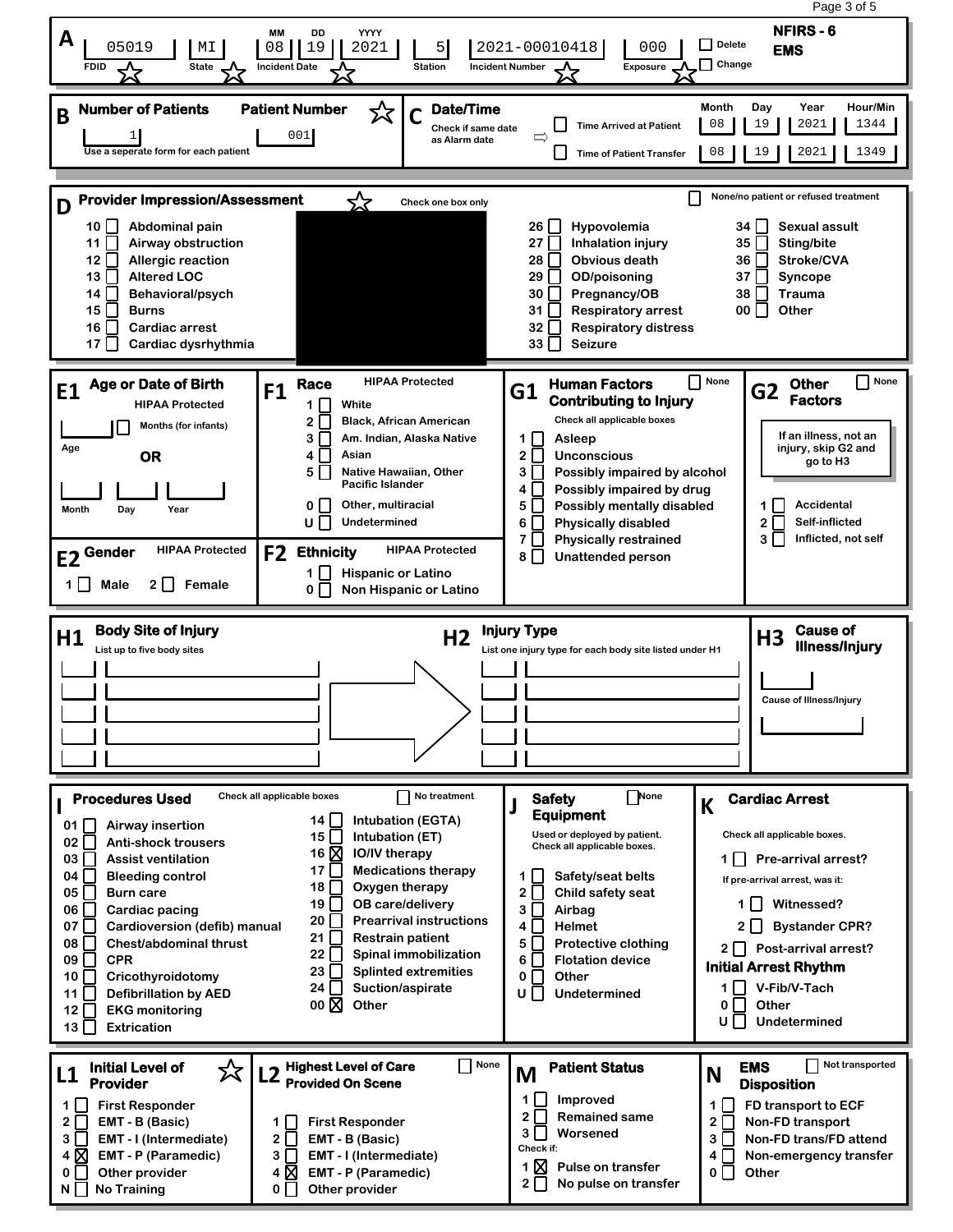|                                                                        |                                                                                                                   |                                               |                                    |                                                                                                                         | Page 4 of 5                                                                  |
|------------------------------------------------------------------------|-------------------------------------------------------------------------------------------------------------------|-----------------------------------------------|------------------------------------|-------------------------------------------------------------------------------------------------------------------------|------------------------------------------------------------------------------|
| A<br>05019<br><b>FDID</b><br>State<br>☆                                | <b>MM</b><br>DD<br>YYYY<br>08<br>19<br>2021<br>MΙ<br>5<br><b>Incident Date</b><br><b>Station</b>                  | 2021-00010418<br><b>Incident Number</b><br>⅍  | 000<br><b>Exposure</b>             | <b>NFIRS-9</b><br>$\Box$ Delete<br>$\Box$ Change                                                                        | <b>APPARATUS</b><br>OR RESOURCES                                             |
| <b>Apparatus or</b><br>B<br><b>Resources</b><br>Use codes listed below | <b>Dates and Times</b><br>Check if same date as Alarm date on the Basic Module (Block E1)<br>Month<br>Day<br>Year | Midnight is 0000<br><b>Sent</b><br>Hour / Min | <b>Number</b><br>☆<br>of<br>People | <b>Apparatus</b><br>公<br><b>Use</b><br>Check ONE box for each<br>apparatus to indicate its<br>main use at this incident | <b>Actions</b><br><b>Taken</b><br>List up to 4 actions<br>for each apparatus |
| $\mathbf 1$<br>ID<br>SHE5<br><b>Type</b><br>父<br>11                    | Dispatch $\boxtimes$<br>08<br>19<br>2021<br>⊠<br>08<br>19<br>Arrival<br>2021<br>囟<br>Clear<br>08<br>19<br>2021    | 1338<br>⊠<br>1343<br>1350                     | 03                                 | ⊠<br>Suppression<br><b>EMS</b><br>$\mathbb{R}$<br>L<br>Other                                                            | 33                                                                           |
| $\overline{2}$<br>ID<br>SHSQ5<br>Type<br>71<br>☆                       | 図<br>08<br><b>Dispatch</b><br>19<br>2021<br>図<br>Arrival<br>08<br>19<br>2021<br>図<br>19<br>2021<br>Clear<br>08    | 1338<br>⊠<br>1343<br>1404                     | 02                                 | ⊠<br>Suppression<br><b>EMS</b><br>$\mathbb{R}$<br>Other                                                                 | 33<br>34                                                                     |
| $\mathbf{3}$<br>ID<br><b>Type</b><br>又                                 | $\Box$<br><b>Dispatch</b><br><b>Arrival</b><br>Clear                                                              | ⊠                                             |                                    | Suppression<br>L<br><b>EMS</b><br>L<br>Other                                                                            |                                                                              |
| 4<br>ID<br><b>Type</b><br>☆                                            | <b>Dispatch</b><br>Arrival<br>Clear                                                                               | ⊠                                             |                                    | Suppression<br>$\mathbf{r}$<br><b>EMS</b><br>Other<br>L                                                                 |                                                                              |
| 5<br>ID<br><b>Type</b><br>╳                                            | <b>Dispatch</b><br>Arrival<br>Clear                                                                               | ⊠                                             |                                    | Suppression<br><b>EMS</b><br>Other                                                                                      |                                                                              |
| $\epsilon$<br>ID<br><b>Type</b><br>公                                   | <b>Dispatch</b><br><b>Arrival</b><br>Clear                                                                        | ⊠                                             |                                    | L<br>Suppression<br><b>EMS</b><br>Other                                                                                 |                                                                              |
| 7<br>ID<br><b>Type</b><br>☆                                            | <b>Dispatch</b><br>Arrival<br>Clear                                                                               | 図                                             |                                    | Suppression<br>L<br><b>EMS</b><br>Other<br>L                                                                            |                                                                              |
| 8<br>ID<br><b>Type</b>                                                 | <b>Dispatch</b><br>Arrival<br>Clear                                                                               | ⊠                                             |                                    | Suppression<br>$\mathbf{r}$<br><b>EMS</b><br>$\mathbb{R}$<br>Other                                                      |                                                                              |
| 9<br>ID<br><b>Type</b><br>欢                                            | Dispatch    <br>Arrival<br>Clear                                                                                  | ⊠                                             |                                    | Suppression<br>L<br><b>EMS</b><br>Other                                                                                 |                                                                              |

| <b>Apparatus or Resource Type</b>                                                                 |                                                                                 | l More                                                                                                |                                          |
|---------------------------------------------------------------------------------------------------|---------------------------------------------------------------------------------|-------------------------------------------------------------------------------------------------------|------------------------------------------|
| <b>Ground Fire Suppression</b>                                                                    | Aircraft                                                                        | 71 Rescue unit                                                                                        | Apparatus?                               |
|                                                                                                   | 41 Aircraft: fixed-wing tanker                                                  | 72 Urban search and rescue unit                                                                       | Use additional                           |
| 11 Engine<br>12 Truck or aerial<br>13 Quint<br>14 Tanker and pumper combination<br>16 Brush truck | 42 Helitanker<br>43 Helicopter<br>40 Aircraft, other<br><b>Marine Equipment</b> | 73 High-angle rescue unit<br>75 BLS unit<br>76 ALS unit<br>70 Medical and rescue unit, other<br>Other | <b>NN None</b><br><b>UU Undetermined</b> |
| 17 ARFF (aircraft rescue and firefighting)                                                        | 51 Fire boat with pump                                                          | 91 Mobile command post                                                                                |                                          |
| 10 Ground fire suppression, other                                                                 | 52 Boat, no pump                                                                | 92 Chief officer car                                                                                  |                                          |
| <b>Heavy Ground Equipment</b>                                                                     | 53 Marine equipment, other                                                      | 93 HazMat unit                                                                                        |                                          |
| 21 Dozer or plow                                                                                  | <b>Support Equipment</b>                                                        | 94 Type 1 hand crew                                                                                   |                                          |
| 22 Tractor                                                                                        | 61 Breathing apparatus support                                                  | 95 Type II hand crew                                                                                  |                                          |
| 24 Tanker or tender                                                                               | 62 Light and air unit                                                           | 99 Privately owned vehicle                                                                            |                                          |
| 20 Heavy ground equipment, other                                                                  | 60 Support apparatus, other                                                     | 00 Other apparatus / resources                                                                        |                                          |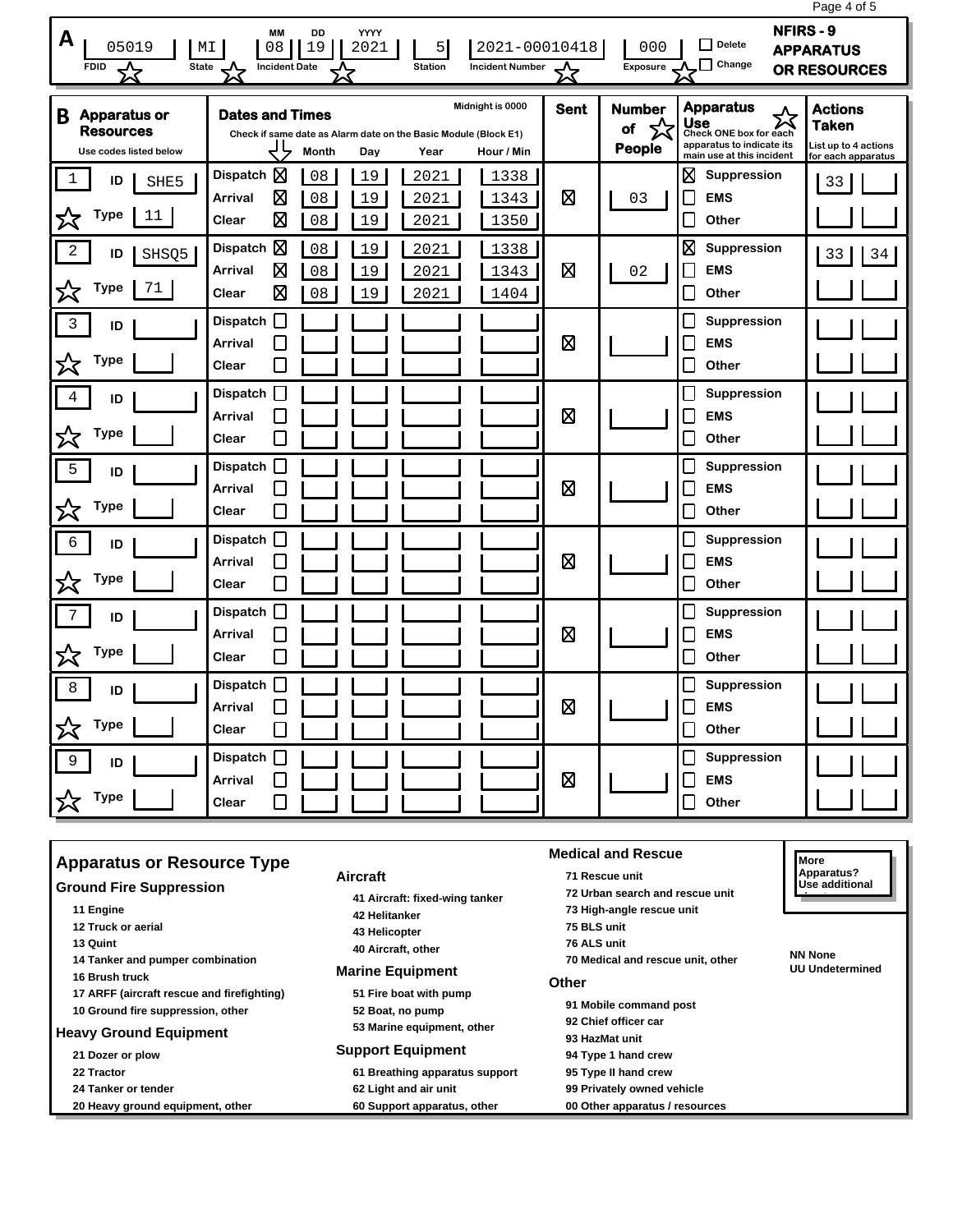|                                                                                   |                                                                                                                          |                                                           |                    |                                      |                                                                                                             |                               | Page 5 of 5                                                  |
|-----------------------------------------------------------------------------------|--------------------------------------------------------------------------------------------------------------------------|-----------------------------------------------------------|--------------------|--------------------------------------|-------------------------------------------------------------------------------------------------------------|-------------------------------|--------------------------------------------------------------|
| A<br>05019<br><b>FDID</b><br>State                                                | <b>YYYY</b><br><b>MM</b><br>DD<br>19<br>08<br>2021<br>МI<br><b>Incident Date</b><br><b>Station</b><br>◡                  | 2021-00010418<br>5 <sup>1</sup><br><b>Incident Number</b> |                    | 000<br>Exposure                      | $\Box$ Delete<br>$\Box$ Change                                                                              | NFIRS-10<br><b>PERSONNEL</b>  |                                                              |
| <sub>B</sub><br><b>Apparatus or</b><br><b>Resources</b><br>Use codes listed below | <b>Dates and Times</b><br>Check if same date as Alarm date on the Basic Module (Block E1)<br><b>Month</b><br>Dav<br>Year | Midnight is 0000<br>Hour / Min                            | <b>Sent</b>        | <b>Number</b><br>of<br><b>People</b> | <b>Apparatus</b><br>Use<br>Check ONE box for each<br>apparatus to indicate its<br>main use at this incident | <b>Taken</b>                  | <b>Actions</b><br>List up to 4 actions<br>for each apparatus |
| ID<br>SHE5<br>Type<br>11                                                          | Dispatch $\nabla$<br>08<br>19<br>2021<br>⊠<br><b>Arrival</b><br>08<br>19<br>2021<br>⊠<br>Clear<br>08<br>19<br>2021       | 1338<br>1343<br>1350                                      | 冈                  | 03                                   | ⊠<br>Suppression<br>П<br><b>EMS</b><br>Π<br>Other                                                           |                               | 33                                                           |
| Personnel $\sqrt{\phantom{a}}$<br>ID                                              | <b>Name</b>                                                                                                              | Rank or<br>Grade                                          | <b>Attend</b><br>⊠ | <b>Action</b><br><b>Taken</b>        | <b>Action</b><br><b>Taken</b>                                                                               | <b>Action</b><br><b>Taken</b> | <b>Action</b><br><b>Taken</b>                                |
| 4438                                                                              | Kori Alexander Sinauskas Fire Param                                                                                      |                                                           | ⊠                  |                                      |                                                                                                             |                               |                                                              |
| 4341                                                                              | Stephen Michael Cloos                                                                                                    | Fire Equip                                                | 図                  |                                      |                                                                                                             |                               |                                                              |
| 2685                                                                              | Philip M Ioco                                                                                                            | Fire Lieut                                                | 図                  |                                      |                                                                                                             |                               |                                                              |
| 2<br>ID<br>SHSQ5<br><b>Type</b><br>71                                             | Dispatch $\boxtimes$<br>08<br>2021<br>19<br>⊠<br><b>Arrival</b><br>08<br>19<br>2021<br>⊠<br>Clear<br>08<br>2021<br>19    | 1338<br>1343<br>1404                                      | Ø                  | 02                                   | ⊠<br>Suppression<br>П<br><b>EMS</b><br>П<br>Other                                                           |                               | 33<br>34                                                     |
| Personnel $\sqrt{\zeta}$<br>ID                                                    | <b>Name</b>                                                                                                              | Rank or<br>Grade                                          | <b>Attend</b><br>⊠ | <b>Action</b><br><b>Taken</b>        | <b>Action</b><br><b>Taken</b>                                                                               | <b>Action</b><br><b>Taken</b> | <b>Action</b><br><b>Taken</b>                                |
| 5047                                                                              | Alex Wayne Gross                                                                                                         | Fire Param                                                | ⊠                  |                                      |                                                                                                             |                               |                                                              |
| 5025                                                                              | Kevin Alan Cranston                                                                                                      | Fire Param                                                | 図                  |                                      |                                                                                                             |                               |                                                              |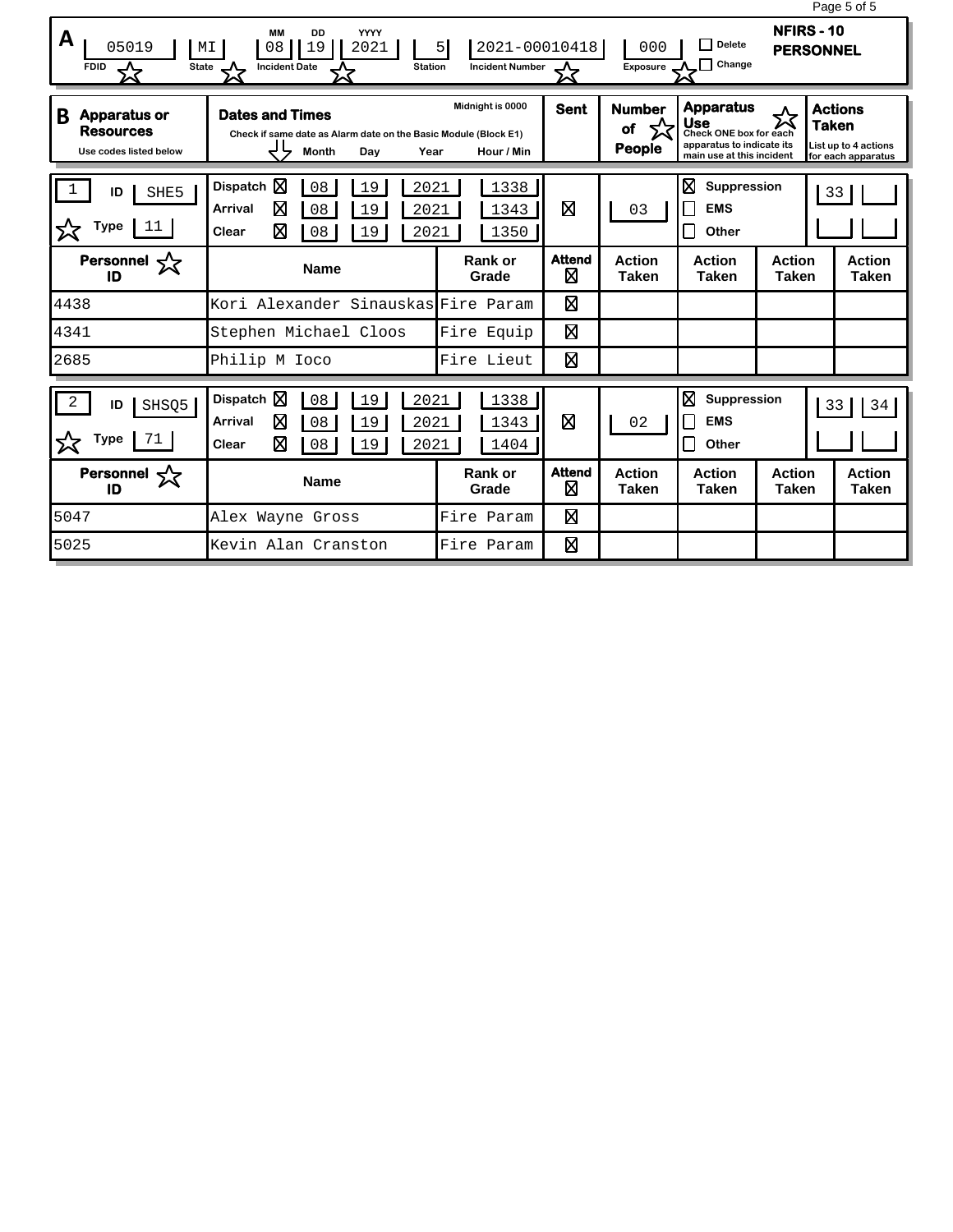

| Name:                     |                                        |                            | Incident #: 2021-00010418 | Date: 08/19/2021                   | Patient 1 of 1             |                         |
|---------------------------|----------------------------------------|----------------------------|---------------------------|------------------------------------|----------------------------|-------------------------|
|                           |                                        | <b>Patient Information</b> |                           |                                    | <b>Clinical Impression</b> |                         |
| Last                      |                                        | <b>Address</b>             |                           | <b>Primary Impression</b>          |                            |                         |
| <b>First</b>              |                                        | <b>Address 2</b>           |                           | <b>Secondary Impression</b>        |                            |                         |
| <b>Middle</b>             |                                        | <b>City</b>                |                           | <b>Protocol Used</b>               |                            |                         |
| Gender                    |                                        | <b>State</b>               |                           | <b>Anatomic Position</b>           |                            |                         |
| <b>DOB</b>                |                                        | Zip                        |                           | <b>Onset Time</b>                  |                            |                         |
| Age                       |                                        | Country                    |                           | <b>Last Known Well</b>             |                            |                         |
| Weight                    |                                        | Tel                        |                           | <b>Chief Complaint</b>             |                            |                         |
| <b>Pedi Color</b>         |                                        | Physician                  |                           | <b>Duration</b>                    |                            | <b>Units</b><br>Minutes |
| <b>SSN</b>                |                                        | <b>Ethnicity</b>           |                           | <b>Secondary Complaint</b>         |                            |                         |
| Race                      |                                        |                            |                           | <b>Duration</b>                    |                            | <b>Units</b>            |
| <b>Advance Directives</b> |                                        |                            |                           | <b>Patient's Level of Distress</b> |                            |                         |
| <b>Resident Status</b>    |                                        |                            |                           | <b>Signs &amp; Symptoms</b>        |                            |                         |
|                           | <b>Patient Resides in Service Area</b> |                            |                           | <b>Injury</b>                      |                            |                         |
|                           | <b>Temporary Residence Type</b>        |                            |                           | <b>Additional Injury</b>           |                            |                         |
|                           |                                        |                            |                           | <b>Mechanism of Injury</b>         |                            |                         |
|                           |                                        |                            |                           | Medical/Trauma                     | Medical                    |                         |
|                           |                                        |                            |                           | <b>Barriers of Care</b>            |                            |                         |
|                           |                                        |                            |                           | <b>Alcohol/Drugs</b>               |                            |                         |
|                           |                                        |                            |                           | Pregnancy                          |                            |                         |
|                           |                                        |                            |                           | <b>Initial Patient Acuity</b>      |                            |                         |
|                           |                                        |                            |                           | <b>Final Patient Acuity</b>        |                            |                         |
|                           |                                        |                            |                           | <b>Patient Activity</b>            |                            |                         |

|                                          | Medication/Allergies/History |
|------------------------------------------|------------------------------|
| Medications                              |                              |
|                                          |                              |
| Allergies<br>History<br>Last Oral Intake |                              |
|                                          |                              |
|                                          |                              |

|             | <b>Vital Signs</b> |  |            |           |              |           |                  |                   |           |           |             |      |                       |            |            |
|-------------|--------------------|--|------------|-----------|--------------|-----------|------------------|-------------------|-----------|-----------|-------------|------|-----------------------|------------|------------|
| <b>Time</b> | AVPU   Side        |  | <b>POS</b> | <b>BP</b> | <b>Pulse</b> | <b>RR</b> | SPO <sub>2</sub> | ETCO <sub>2</sub> | <b>CO</b> | <b>BG</b> | <b>Temp</b> | Pain | GCS(E+V+M)/Qualifiers | <b>RTS</b> | <b>PTS</b> |
| 13:48       |                    |  |            |           |              |           |                  |                   |           |           |             |      |                       |            |            |
| 13:49       |                    |  |            |           |              |           |                  |                   |           |           |             |      |                       |            |            |
|             |                    |  |            |           |              |           |                  |                   |           |           |             |      |                       |            |            |

|             | <b>Flow Chart</b> |                    |             |  |  |  |  |  |  |
|-------------|-------------------|--------------------|-------------|--|--|--|--|--|--|
| <b>Time</b> | Treatment         | <b>Description</b> | Provider    |  |  |  |  |  |  |
| PTA         |                   |                    |             |  |  |  |  |  |  |
|             |                   |                    |             |  |  |  |  |  |  |
| 13:54       |                   |                    | GROSS, ALEX |  |  |  |  |  |  |

| <b>Assessments</b>   |                                      |                      |  |  |  |  |  |  |  |  |
|----------------------|--------------------------------------|----------------------|--|--|--|--|--|--|--|--|
|                      | Assessment Time: 08/19/2021 13:54:58 |                      |  |  |  |  |  |  |  |  |
| <b>Category</b>      | <b>Comments</b>                      | <b>Subcategory</b>   |  |  |  |  |  |  |  |  |
| <b>Mental Status</b> |                                      | <b>Mental Status</b> |  |  |  |  |  |  |  |  |
| Skin                 |                                      | Skin                 |  |  |  |  |  |  |  |  |
| <b>HEENT</b>         |                                      | Head                 |  |  |  |  |  |  |  |  |
|                      |                                      | Face                 |  |  |  |  |  |  |  |  |
|                      |                                      | Eyes                 |  |  |  |  |  |  |  |  |
|                      |                                      | Neck                 |  |  |  |  |  |  |  |  |
| <b>Chest</b>         |                                      | Chest                |  |  |  |  |  |  |  |  |
|                      |                                      | <b>Heart Sounds</b>  |  |  |  |  |  |  |  |  |
|                      |                                      | Lung Sounds          |  |  |  |  |  |  |  |  |
| Abdomen              |                                      | Left Upper           |  |  |  |  |  |  |  |  |
|                      |                                      | Right Upper          |  |  |  |  |  |  |  |  |
|                      |                                      | Left Lower           |  |  |  |  |  |  |  |  |
|                      |                                      | <b>Right Lower</b>   |  |  |  |  |  |  |  |  |
| Back                 |                                      | Back                 |  |  |  |  |  |  |  |  |
| Pelvis/GU/GI         |                                      | Pelvis/GU/GI         |  |  |  |  |  |  |  |  |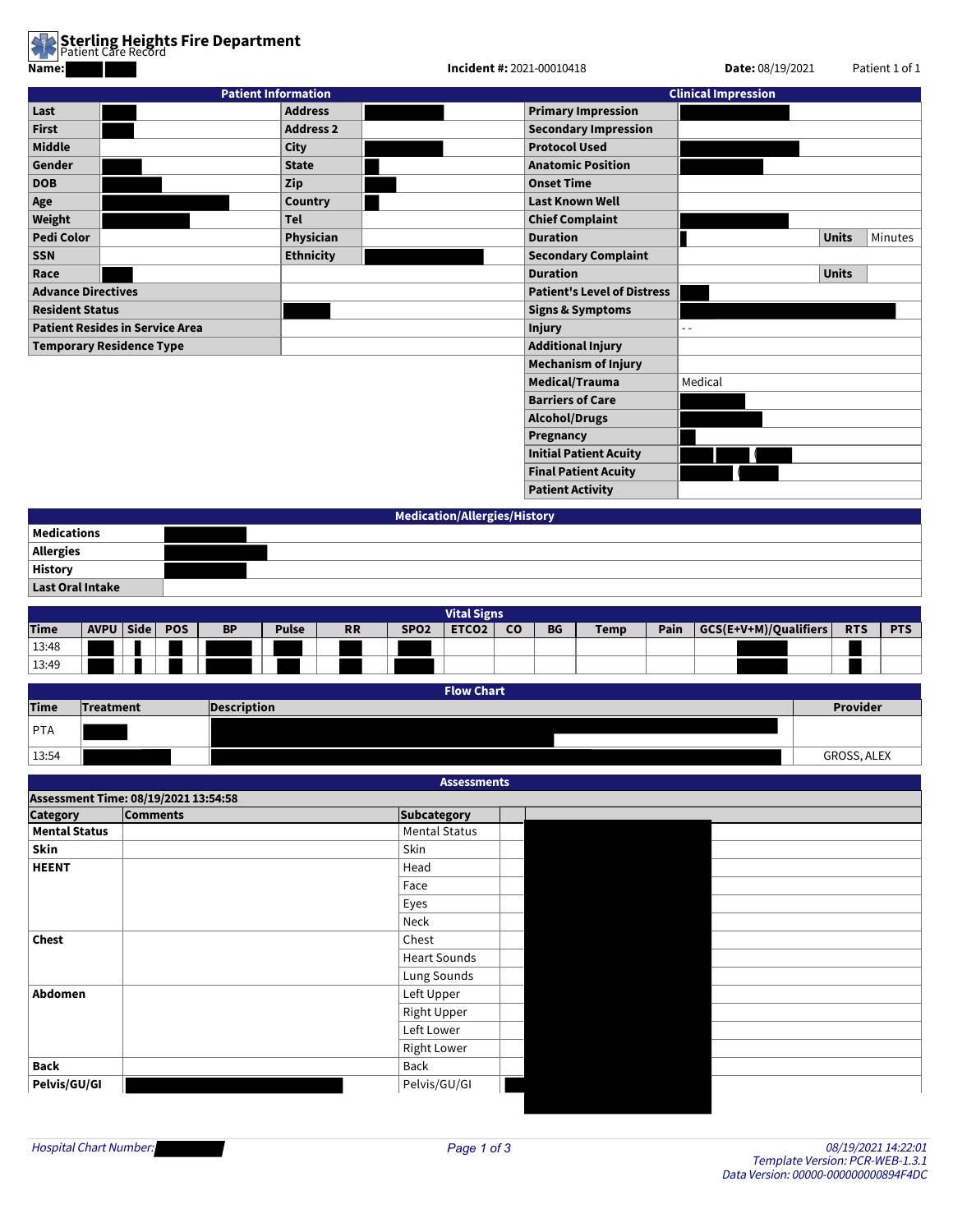**Sterling Heights Fire Department**<br>Patient Care Record

| Name:              |                                      | <b>Incident #: 2021-00010418</b> | <b>Date: 08/19/2021</b> | Patient 1 of 1 |  |  |
|--------------------|--------------------------------------|----------------------------------|-------------------------|----------------|--|--|
|                    |                                      | <b>Assessments</b>               |                         |                |  |  |
|                    | Assessment Time: 08/19/2021 13:54:58 |                                  |                         |                |  |  |
| <b>Category</b>    | <b>Comments</b>                      | <b>Subcategory</b>               |                         |                |  |  |
| <b>Extremities</b> |                                      | Left Arm                         |                         |                |  |  |
|                    |                                      | Right Arm                        |                         |                |  |  |
|                    |                                      | Left Leg                         |                         |                |  |  |
|                    |                                      | Right Leg                        |                         |                |  |  |
| Neurological       |                                      | Neurological                     |                         |                |  |  |
|                    |                                      | <b>Service Contract Contract</b> |                         |                |  |  |

**Narrative**

Sterling SQ5 and E5 dispatched to the above location for a 35 y/o F with . SQ5 arrived to find the pt sitting on an examination table in no<br>bvious distress. Initial vitals and assessments are conducted. Pt received a this obvious distress. Initial vitals and assessments are conducted. Pt received a this afternoon and is now . Dr on scene states that they gave the pt given prior to FD arrival. At time of assessment pt has no

complaints. Pt is ALS assessed. Pt denies any recent trauma. Pt denies head, neck, and back pain. Skin is pink, warm, and dry. Pupils are PERRL. Pt denies chest pain, shortness of breath, and difficulty in breathing. Lungs are CTAB. Pt denies nausea, vomiting, diarrhea, and abdomen pain. Abdomen is soft, non-distended with no noted pain or grimace upon palpation. Pt has normal motor function and sensation in all extremities with strong equal pulses. Pt is able to stand and pivot onto stretcher with minimal assistance. Pt is secured with 2 rails and 5 belts. Pt is moved to ambulance without incident. Pt is continually monitored and assessed en route to BTR with no change in condition. Full report is called to BTR via SQ5 radio with no further orders received. Upon arrival to BTR pt is moved from ambulance and sheet slid onto hospital bed without incident. Full report is given to BTR RN in written and verbal form. Signatures are obtained from BTR RN and pt. Pt care is transferred to BTR. Sterling SQ5 is available. AGRO5047

## **Specialty Patient - Outbreak Screening**

Unable to Obtain - Not Indicated

| <b>Incident Details</b>  |                                         | <b>Destination Details</b>      |                             | <b>Incident Times</b>    |          |
|--------------------------|-----------------------------------------|---------------------------------|-----------------------------|--------------------------|----------|
|                          |                                         |                                 |                             |                          |          |
| <b>Location Type</b>     | Doctor's Office / Clinic                | <b>Disposition</b>              | Transported No Lights/Siren | <b>PSAP Call</b>         | 13:37:46 |
| Location                 | SERENDIPITY OFFICE BUILDING SH 17<br>ML | <b>Transport Due To</b>         | Closest Facility            | <b>Dispatch Notified</b> |          |
| <b>Address</b>           | 3810 17 MILE RD                         | <b>Transported To</b>           | Beaumont - Troy             | <b>Call Received</b>     | 13:37:46 |
| <b>Address 2</b>         |                                         | <b>Requested By</b>             | Patient                     | <b>Dispatched</b>        | 13:38:35 |
| <b>Mile Marker</b>       |                                         | <b>Destination</b>              | Hospital                    | <b>En Route</b>          | 13:39:59 |
| <b>City</b>              | <b>Sterling Heights</b>                 | <b>Department</b>               | <b>Emergency Room</b>       | <b>Staged</b>            |          |
| County                   | Macomb                                  | <b>Address</b>                  | 44201 Dequindre Rd          | <b>Resp on Scene</b>     |          |
| <b>State</b>             | MI                                      | <b>Address 2</b>                |                             | <b>On Scene</b>          | 13:43:13 |
| Zip                      | 48310                                   | <b>City</b>                     | Troy                        | <b>At Patient</b>        | 13:43:45 |
| Country                  | <b>US</b>                               | County                          | Oakland                     | <b>Care Transferred</b>  |          |
| <b>Medic Unit</b>        | SHSO <sub>5</sub>                       | <b>State</b>                    | MI                          | <b>Depart Scene</b>      | 13:49:08 |
| <b>Medic Vehicle</b>     | Squad 5                                 | Zip                             | 48085                       | <b>At Destination</b>    | 13:57:24 |
| <b>Run Type</b>          | 911 Response                            | Country                         | <b>US</b>                   | <b>Pt. Transferred</b>   | 14:00:00 |
| <b>Response Mode</b>     | Emergent                                | Zone                            |                             | <b>Call Closed</b>       | 14:04:01 |
| <b>Shift</b>             | <b>Battalion 2</b>                      | <b>Condition at Destination</b> |                             | <b>In District</b>       |          |
| Zone                     | Station 5                               | <b>Destination Record #</b>     |                             | <b>At Landing Area</b>   |          |
| <b>Level of Service</b>  | Advanced Life Support                   | <b>Trauma Registry ID</b>       |                             |                          |          |
| <b>EMD Complaint</b>     |                                         | <b>STEMI Registry ID</b>        |                             |                          |          |
| <b>EMD Card Number</b>   |                                         | <b>Stroke Registry ID</b>       |                             |                          |          |
| <b>Dispatch Priority</b> | Priority 3 (Lower Acuity)               |                                 |                             |                          |          |

| <b>Crew Members</b> |        |                                    |  |  |  |
|---------------------|--------|------------------------------------|--|--|--|
| Personnel           | Role   | <b>Certification Level</b>         |  |  |  |
| GROSS, ALEX         | Lead   | EMT-Paramedic (Michigan) - 1941791 |  |  |  |
| CRANSTON, KEVIN     | Driver | EMT-Paramedic (Michigan) - 1694384 |  |  |  |
| SINAUSKAS, KORI     | Other  | EMT-Paramedic (Michigan) - 1840702 |  |  |  |
| CLOOS, STEPHEN      | Other  | EMT-Paramedic (Michigan) - 1674118 |  |  |  |
| <b>IOCO, PHILIP</b> | Other  | EMT-Paramedic (Michigan) - 515717  |  |  |  |

| <b>Insurance Details</b> |                                        |  |                             |           |  |  |  |
|--------------------------|----------------------------------------|--|-----------------------------|-----------|--|--|--|
| <b>Insured's Name</b>    | <b>Primary Payer</b>                   |  | <b>Dispatch Nature</b>      |           |  |  |  |
| Relationship             | Medicare                               |  | <b>Response Urgency</b>     | Immediate |  |  |  |
| <b>Insured SSN</b>       | Medicaid                               |  | <b>Job Related Injury</b>   |           |  |  |  |
| <b>Insured DOB</b>       | <b>Primary Insurance</b>               |  | <b>Employer</b>             |           |  |  |  |
| Address1                 | Policy#                                |  | <b>Contact</b>              |           |  |  |  |
| <b>Address2</b>          | <b>Primary Insurance</b><br>Group Name |  | Phone                       |           |  |  |  |
| Address3                 | Group#                                 |  | Mileage to Closest Hospital |           |  |  |  |